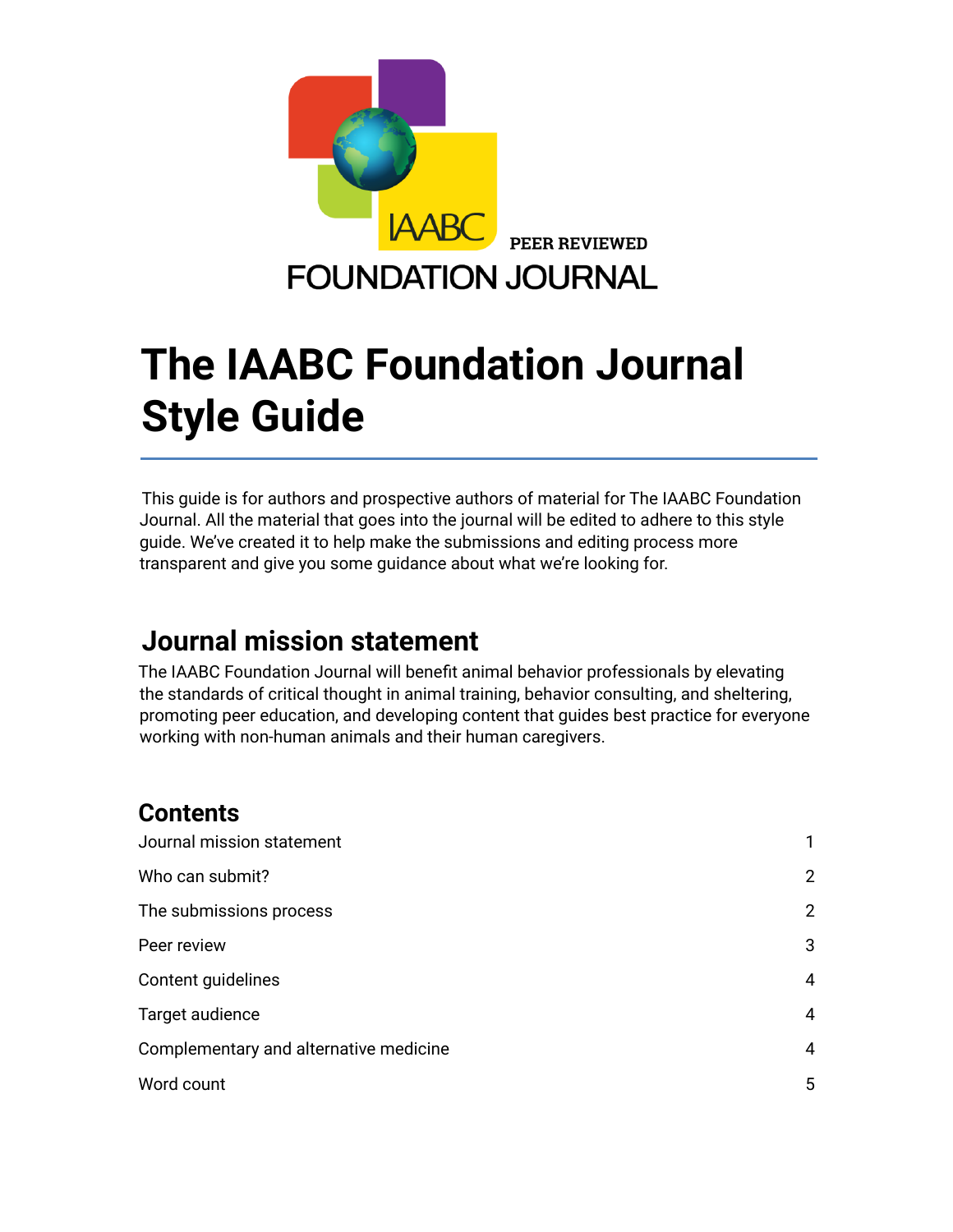| Articles                     | 5              |
|------------------------------|----------------|
| Video guides                 | 5              |
| Case studies                 | 5              |
| Interviews                   | 5              |
| Case studies                 | 5              |
| Referencing published works  | 6              |
| Linking to other content     | 6              |
| Plagiarism                   | 6              |
| Biographies                  | 7              |
| Language guidelines          | 7              |
| Abbreviations                | 7              |
| Capitalization               | $\overline{7}$ |
| Cues                         | $\overline{7}$ |
| Focus on behavior            | 8              |
| Spelling and punctuation     | 8              |
| Inclusive language           | 8              |
| Names of breeds              | 8              |
| Animals and people           | 9              |
| Typesetting and file formats | 9              |
| Feedback                     | 9              |
| Comments and questions       | 9              |

### <span id="page-1-0"></span>**Who can submit?**

Anyone can submit content to The IAABC Foundation Journal. You **do not have to be a member of IAABC**, certified by IAABC, or a member of any other professional organization to submit content. Your content will be reviewed anonymously and decisions will be made based on quality, not qualifications.

### <span id="page-1-1"></span>**The submissions process**

Send your articles by email to journal@iaabcfoundation.org and our managing editor will acknowledge receipt within 24 hours.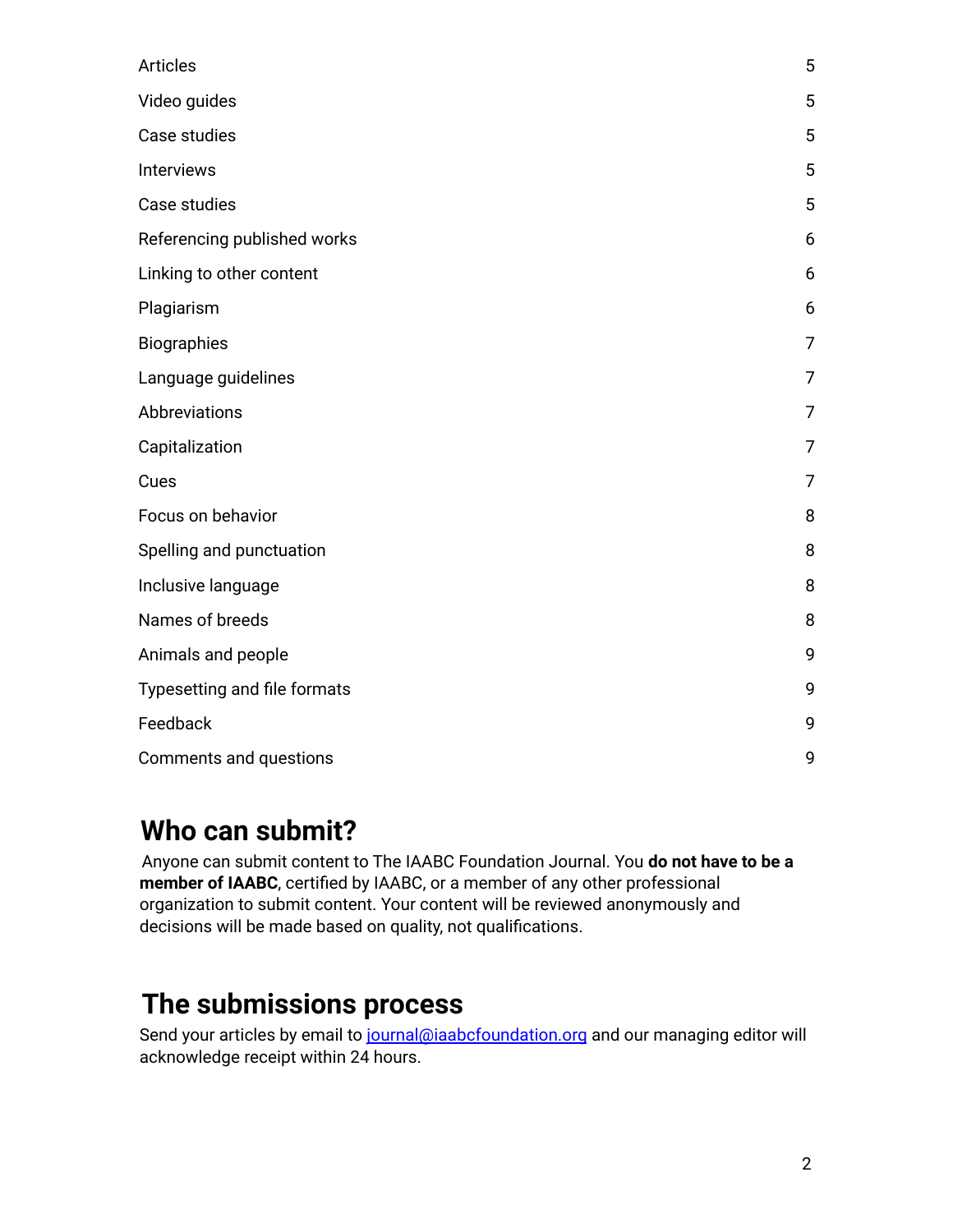We accept all editable file formats, but Microsoft Word is preferred. Please do not send PDFs.

Attach full-res images to your submissions email as separate files. You can also include them in the main document, or indicate where you would like them to be placed with INSERT: [FILENAME OF IMAGE] in the text of your article.

If your submission includes video, send them using Google Drive, Dropbox, or as links to streaming sites (YouTube, Vimeo, etc.). Please make sure the links are Unlisted or Public, not Private.

In the submission email, you should also include:

- A cover letter with a summary of your article, if you haven't been in touch with us already
- A short paragraph of biography for us to run under the article if it is published,
- Your full name and relevant postnominals (letters after your name)
- Your ORCID identifier if you have one

Your piece will then be looked at by our content editing team, who will decide whether to send it through our peer review process, conditionally accept it, or decline to take it forward.

### <span id="page-2-0"></span>**Peer review**

The IAABC Journal is a peer reviewed publication. We have a group of volunteers from a variety of academic and professional backgrounds who provide anonymous feedback to help our editing team make acceptance decisions and give suggestions to prospective Journal authors.

As an industry journal, not all the content we receive is appropriate for peer review. Personal opinions, stories, and editorials, for example, are generally not required to be peer reviewed. Our content editing team determines whether a submission is put into peer review based on the following criteria:

- Use/interpretation of scientific data to draw conclusions
- Arguments based on learning theory, behavior science, ethology, genetics, or any other scientific basis
- Submission is a case study in behavior consulting

Peer reviewing is anonymous to both the author and reviewers; your submission will be stripped of identifying details for our reviewers, and authors are never given the names of individuals who have reviewed their work.

If you would like to join our peer review team, email us at journal@iaabcfoundation.org.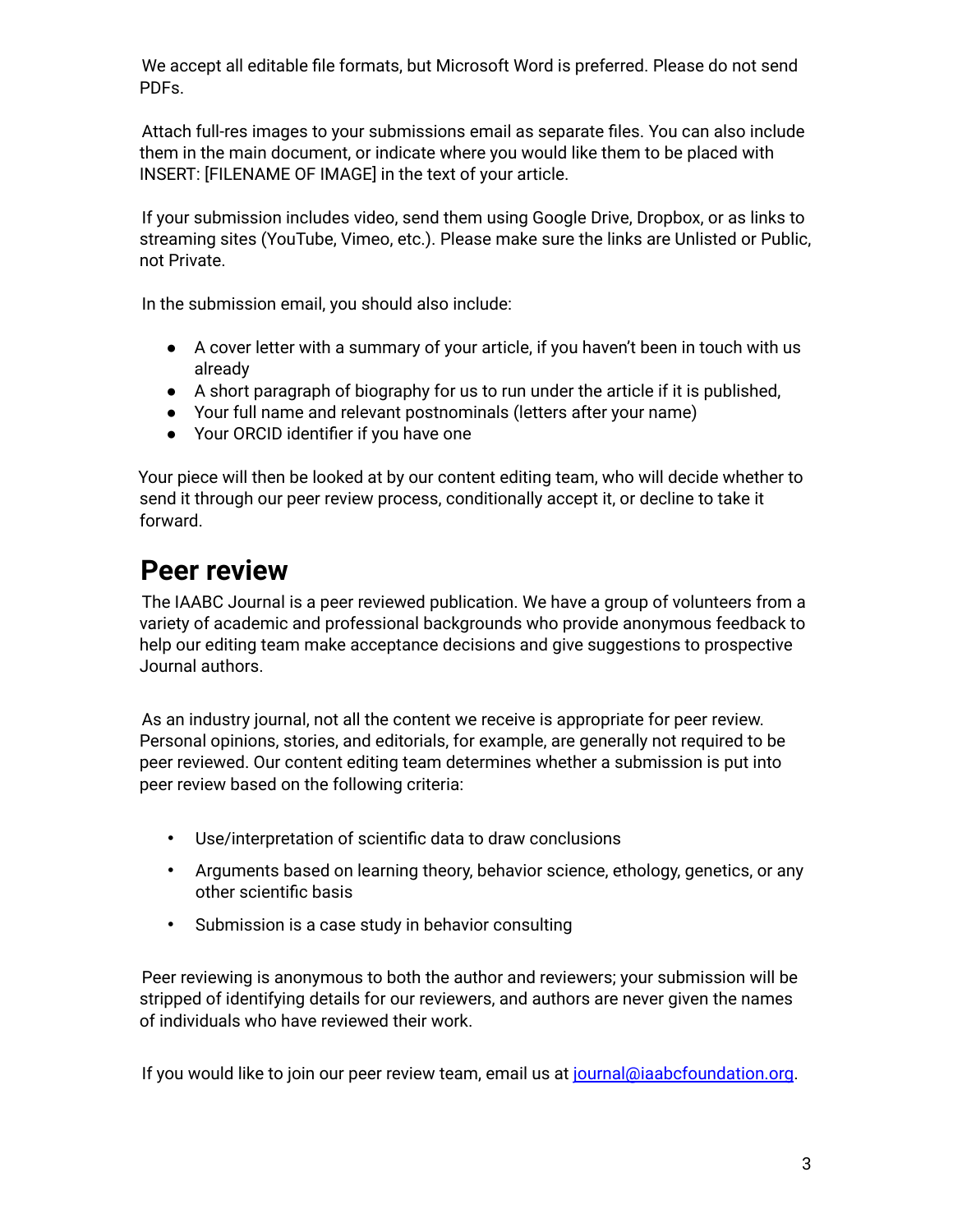### <span id="page-3-0"></span>**Content guidelines**

Animal behavior is a large and diverse field, so we are open to content from many areas, such as:

- Training
- Welfare
- Enrichment
- Biology's influence on behavior
- Applied behavioral analysis
- Ethology
- The human-animal bond
- Interpersonal skills for humans
- Scientific literacy
- Critical animal studies and animal rights

We are looking for content covering all species of animal in any situation; this includes:

- Companion animals
- Working and service animals
- Sheltered animals and animals in foster care or long-term sanctuaries
- Feral and semi-feral animals, e.g. village dogs, farm cats
- Wild animals under captive management
- Laboratory animals

All contributions to IAABC continuing education, including submissions to our journal, must be based on current, scientifically valid principles and reflect our Core Competencies and position on LIMA.

### <span id="page-3-1"></span>**Target audience**

Assume that you are writing for a keen amateur animal trainer – someone with a basic knowledge of the principles of learning theory, an understanding of the species you are writing about, and a commitment to the LIMA framework.

Keep explanations of basic concepts like what the quadrants are, and what the ABC model is to a maximum of a couple of sentences where appropriate. Consider using a hyperlink to point readers to an authoritative dictionary of psychological terms, such as the American Psychological Association's free online **Dictionary of Terms**. As we are an international organization, bear in mind that English may not be the first language of every reader—try to limit technical terms and jargon where possible.

#### <span id="page-3-2"></span>**Complementary and alternative medicine**

Currently, no meta-analysis or systematic review supports the use of any complementary therapy in behavior modification for companion animals. IAABC cannot, therefore, accept content promoting these products and techniques as an adjunct or alternative to behavior modification.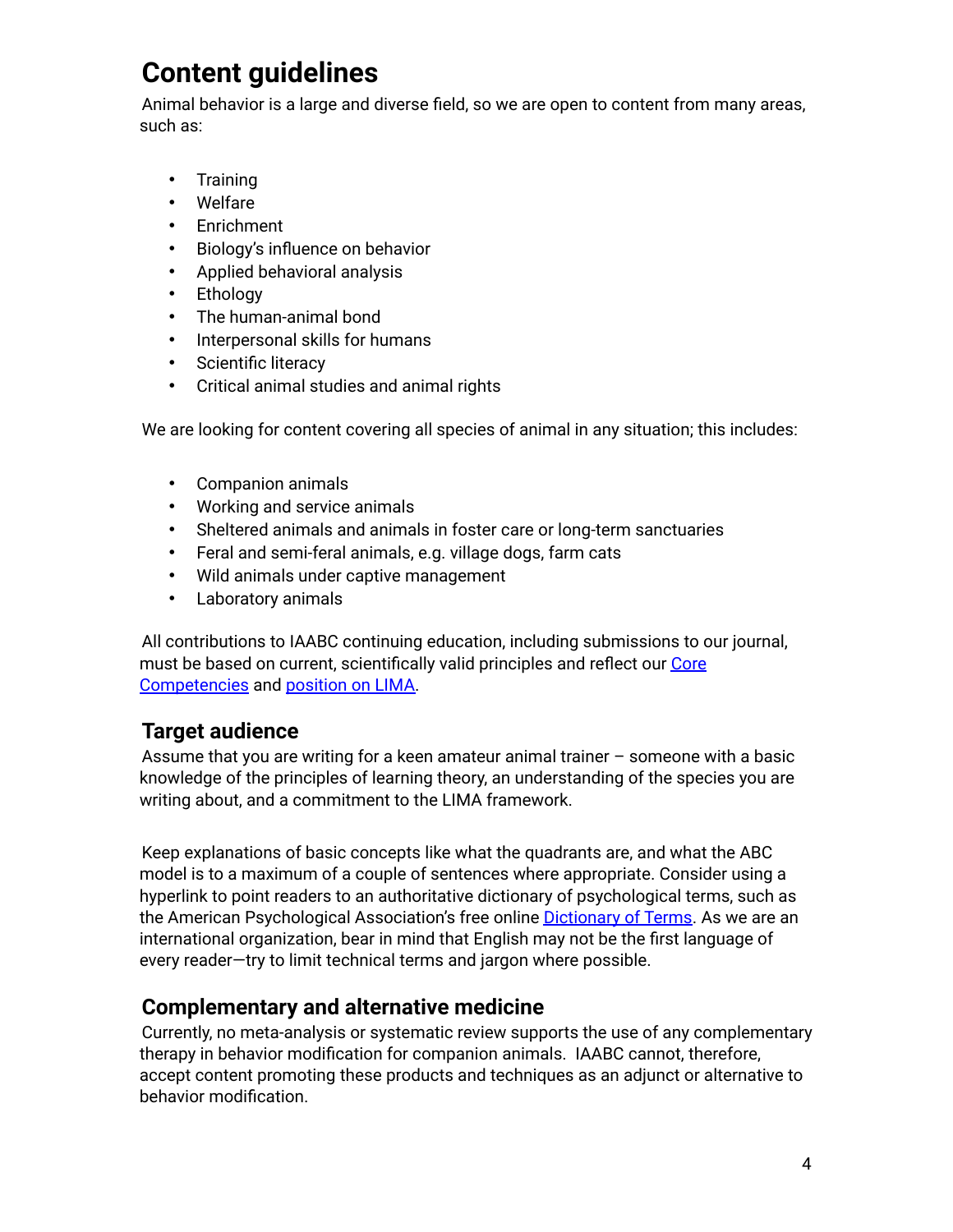Although we recognize that personal beliefs and opinions on the efficacy of different types of alternative medicine may run contrary to this position, we can only accept the best evidence presented by the scientific community at this time. IAABC's position will change if the body of evidence changes.

#### <span id="page-4-0"></span>**Word count**

Our limits on word count are flexible. Here are some general guidelines based on existing content:

### <span id="page-4-1"></span>**Articles**

These can include: descriptions of cases, programs, or classes; enquiries into the nature or significance of concepts in behavior consulting; "state of the art" reviews of a technique or protocol; essays on science and ethics. They typically run between about **2000 and 4000 words**. Articles can include diagrams, photos and videos where appropriate.

### <span id="page-4-2"></span>**Video guides**

Demonstrations of a particular technique, explanations of a particular setup for enrichment or training that consist of one or more videos with some description. These tend to run between around **1000 and 2500 words**.

#### <span id="page-4-3"></span>**Case studies**

A complete description of everything that goes into a case study is in the section below. They tend to run longer, around **3000-6500 words.**

#### <span id="page-4-4"></span>**Interviews**

Previous interview write-ups have run between **1500-3000 words**; this includes quotes and supplementary materials from the interviewer.

# <span id="page-4-5"></span>**Case studies**

If you're submitting a case study, there are some elements we'd like you to include as part of the write-up:

- Background details about the animal—their species, breed, and age.
- Details of the animal's living situation where relevant—whether there are other animals or people in the house, and their ages. If a client has requested they remain anonymous, please provide a pseudonym and make sure to omit details that would make it easy for others to recognize the people involved.
- Behavioral history for the animal—what was going on before you were involved? Do you know anything of the animal's early life?
- Details of the event(s) that caused you to get involved with the case.
- Any relevant medical history. A list of any medications, special diets, nutriceuticals or supplements the animal is on, as well as who prescribed/suggested them and when.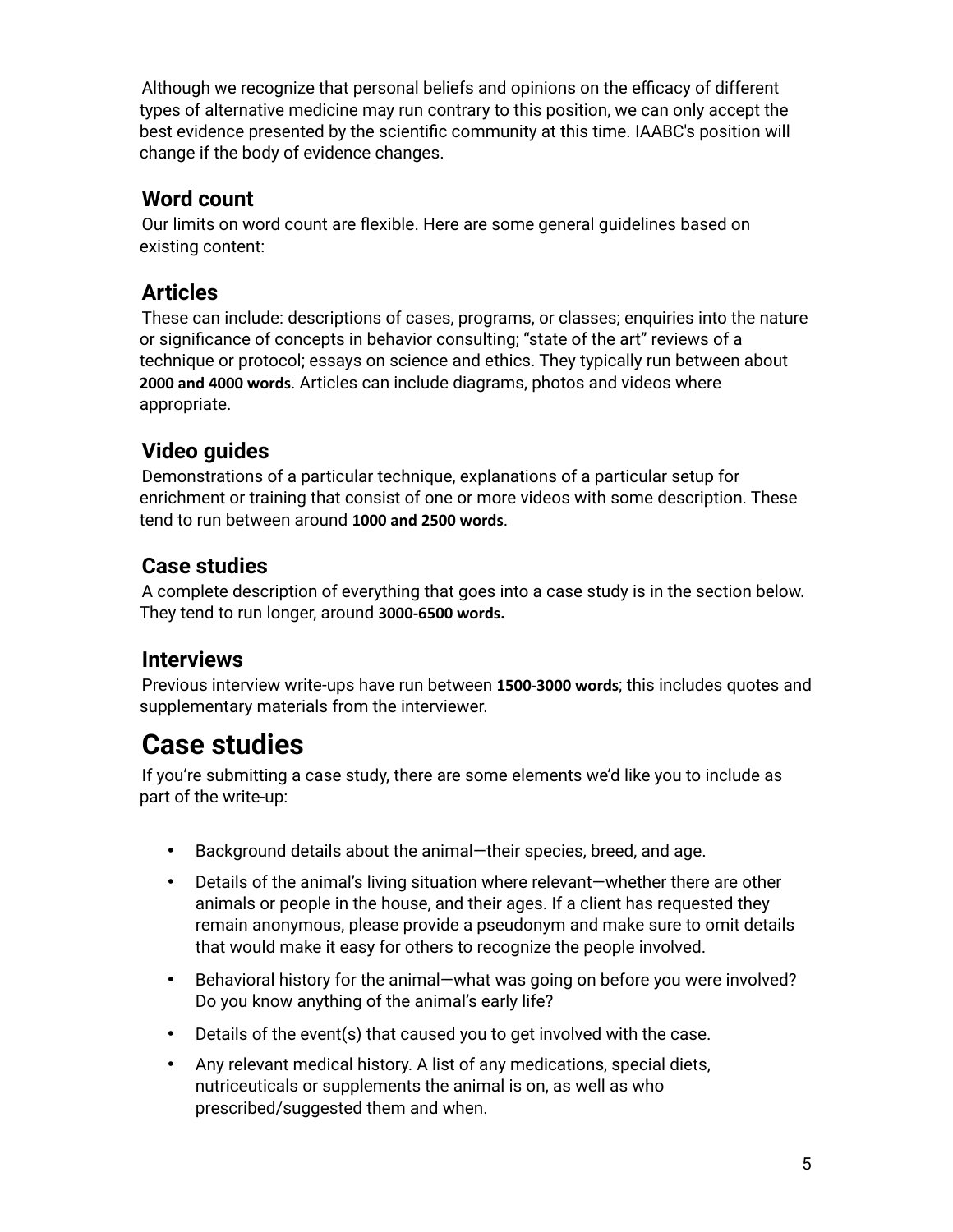- Your assessment of the behavior problems and your plan to address them.
- What happened in each session—what your goals were and what happened; whether you needed to change your plans. Video is preferred but not required.
- Any data you keep, either raw or in graphical form, that we can use to illustrate the progress the animal and client have made.
- If there has been a conclusion, how was it reached?

You are welcome to use case studies that you submitted as part of your successful application for IAABC certification. Anyone working professionally in behavior cases is welcome to submit a case study – you do not have to be a member of IAABC for your submission to be considered.

### <span id="page-5-0"></span>**Referencing published works**

Include full references to all the published papers you draw from in your articles, and the full link to all websites you mention. If you use direct quotes from personal correspondences—emails, phone calls or face-to-face— please say when and how you corresponded with the source.

Sample reference format:

Nagasawa, M. et. al (2014) The behavioral and endocrinological development of stress response in dogs. *Developmental Psychology* 56:4, p.726-733.

Include a link to the material if you have one; we recommend the WorldCat website for finding books, and CrossRef for finding journal articles.

As a general rule, give as much detail as you can about where you got your information, even if it seems excessive. We may not include these details in the final published piece, but we need them for the fact-checking part of the editing process.

#### <span id="page-5-1"></span>**Linking to other content**

If you want to include links to online content outside the journal, for example to a blog or a dictionary, make sure include the full text of the link. Bear in mind that not all sources are created equal and we may ask you to find a more authoritative source as part of the editing process.

#### <span id="page-5-2"></span>**Plagiarism**

We have a zero-tolerance approach to plagiarism, which is defined as the copying of an existing work without attribution to the original author. If you quote something that has been published elsewhere, make it clear where the quote starts and ends, whom you are quoting, and where you found it.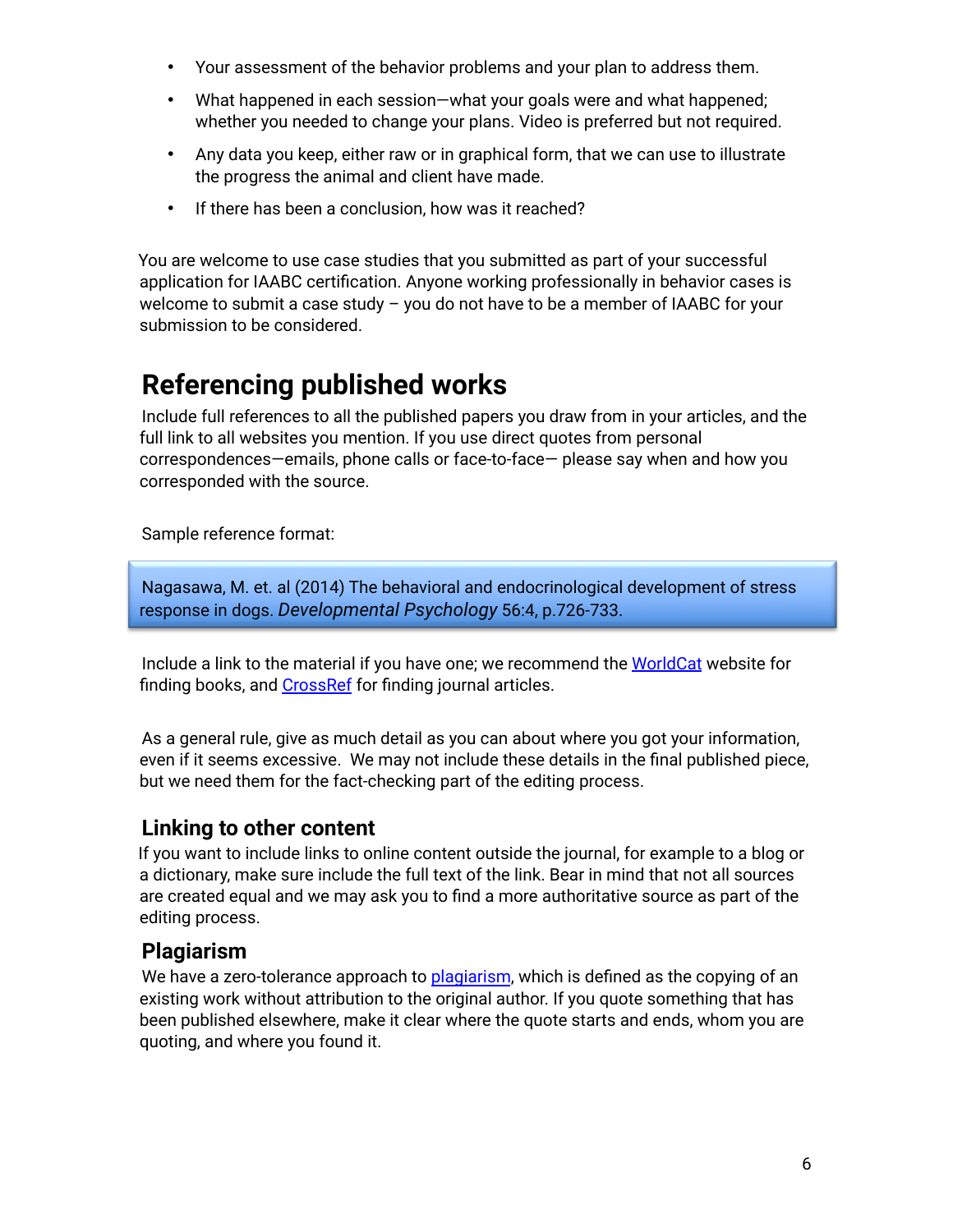We encourage all authors to submit **original and unique** works to our journal because our readers expect it. Very rarely, we will accept reprints under certain circumstances. If you want to submit an article that appears in whole or in part elsewhere—even as a personal blog post—please make sure that you own the copyright, and that you make it clear to us where and when the original article was published. This includes pictures and videos. We cannot accept articles that have already been published in large journals in print or online, or that are in a current issue of a print or online magazine. If you don't declare that parts, or the entirety, of your work exists elsewhere and we find out, we will not print the article.

# <span id="page-6-0"></span>**Biographies**

All authors who contribute to the journal will be asked to write a short biography to be included with their articles. The biography must be no longer than three sentences maximum, or 300 characters—whichever is shortest—and may include a link to a personal or business website or email address.

### <span id="page-6-1"></span>**Language guidelines**

Our journal generally follows the Associated Press style guide. We do have some differences, which are listed below.

#### <span id="page-6-2"></span>**Abbreviations**

As English is not the first language of some of our members, please spell out all the acronyms and abbreviations you use the first time you use them in your article. The only exception to this is qualifications—the letters after people's names, like CDBC, PhD, or CPDT-KA.

#### <span id="page-6-3"></span>**Capitalization**

The titles of articles should be in title case. We can help you think of a title if you're struggling!

Headings should be in sentence case.

#### <span id="page-6-4"></span>**Cues**

Cues not commands or requests. Be specific if necessary; verbal cues; visual cues; tactile cues.

Keep the names of cues lowercase—you don't need to capitalize the names of cued behaviors, like "I asked the dog to perform a Sit". If a behavior is being called something that's not obvious, use double quotes:

I asked the dog to perform a "station" Explain what the quoted word means the first time it is used.

I asked the dog to perform a "station" (lying on a mat)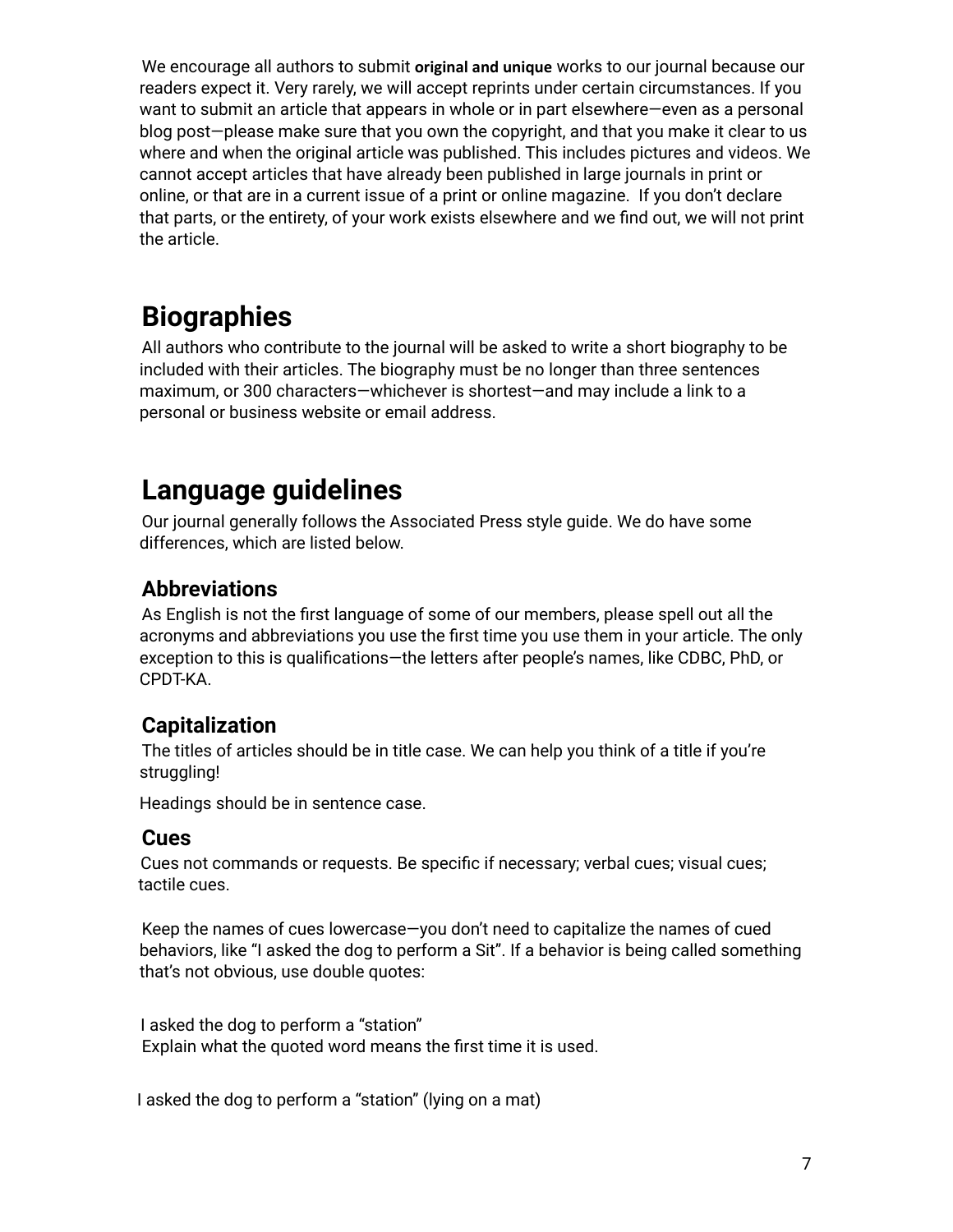#### <span id="page-7-0"></span>**Focus on behavior**

Wherever possible, focus on describing the behavior of the animals you are discussing instead of their emotional state. For example:

Instead of: "The dog was shut down."

You could say: "The dog walked slowly with a tucked tail and dropped head, not making eye contact or responding to any environmental stimuli."

Instead of: "The parrot became jealous."

You could say: "The parrot moved his body in between myself and Monica and screamed."

This is especially important when describing dominance, submission, and power dynamics. Don't say "the puppy submitted" or "the female is usually the dominant one" without a detailed, operationalized description of what lead you to draw that conclusion.

#### <span id="page-7-1"></span>**Spelling and punctuation**

- Follow AP style, except for the use of serial commas. Serial commas should be used where appropriate, as in, "To My Parents, Ayn Rand, and God"
- You can use British, Canadian, or American English spellings, but be consistent throughout your submission.

#### <span id="page-7-2"></span>**Inclusive language**

- The IAABC is a diverse organization, and we want our journal to reflect this. To that end, we encourage authors to avoid gendered phrasing, like "Every dog has his day," or phrasing with an accidental racist, ableist, or heteronormative bias.
- Use of the third-person plural pronoun they is more appropriate than *s/he* or *him or her*. Don't automatically use he when referring to an animal. Use they, unless you know the sex of the animal in question.
- Do not use mental health terminology unless you're discussing an actual mental health diagnosis. For example, OCD is not appropriate shorthand for "enjoys being organized", and psychotic should never be used in place of "irrational." This includes diagnosed personality disorders such as narcissism and sociopathy.

#### <span id="page-7-3"></span>**Names of breeds**

- Use *pitbull type mix* if you're identifying a dog that resembles an American pit bull terrier, (or Staffie mix if you're writing about a location where pit bull mixes are banned). If you're referring to the registered breeds, use American pit bull terrier, Staffordshire bull terrier, etc.
- Dog breed names should be lowercase unless derived from a proper noun, e.g., Labrador retriever; German shorthaired pointer; Samoyed; Rottweiler; Jack Russell terrier; Siamese cat. Follow Merriam-Webster if in doubt.
- Do not use nicknames for breeds, such as *doxie, BSH, doodle* or *pibble*. If you are making multiple references to a breed with several names, like Doberman pinscher, you can shorten to one word after the first usage.